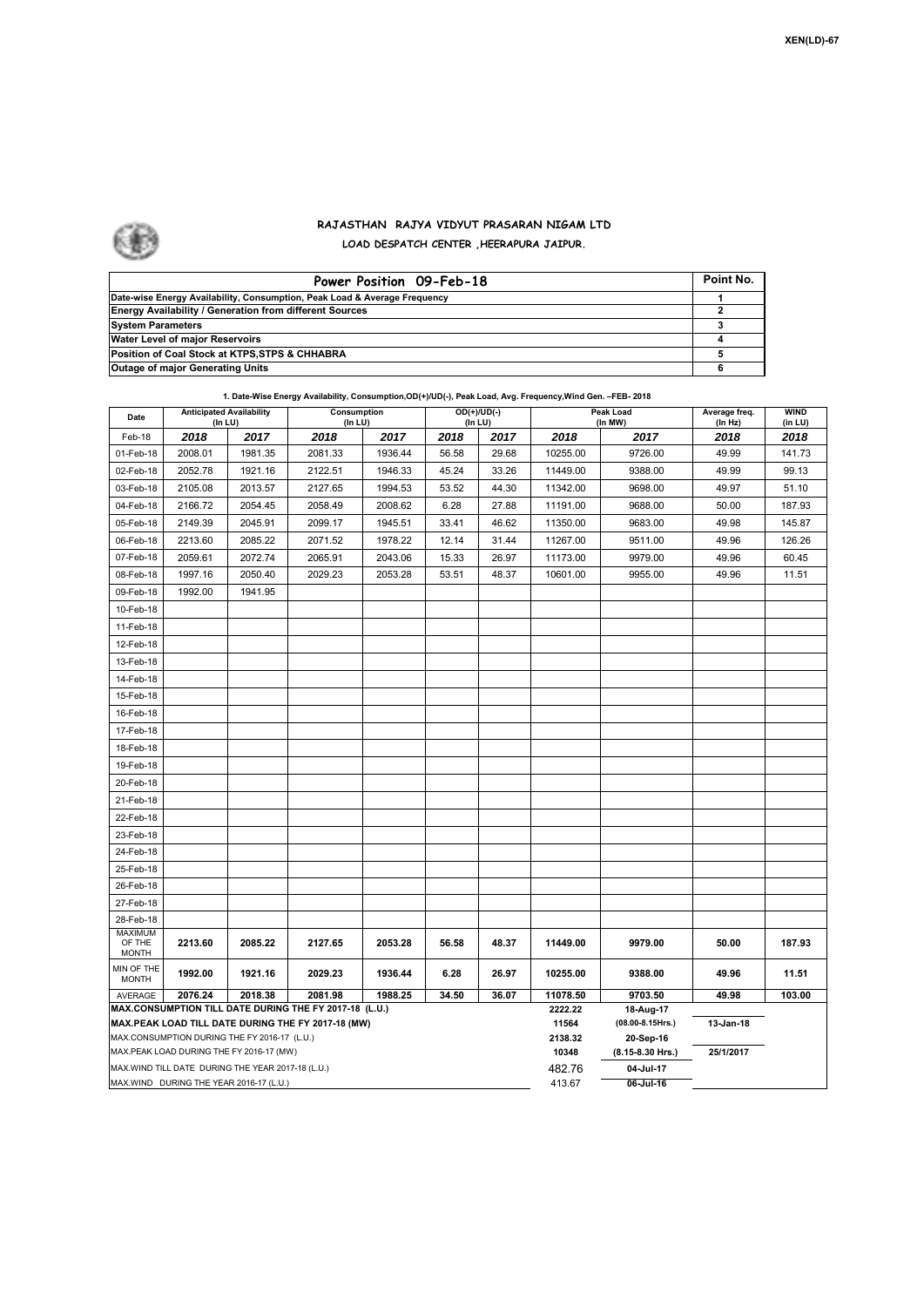| 2. Anticipated Availability/Generation From Different Sources |  |  |  |  |  |
|---------------------------------------------------------------|--|--|--|--|--|
|---------------------------------------------------------------|--|--|--|--|--|

| S.No.        | (In LU)<br>Sources Available to Rajasthan / Installed             | Prior           | Prior           | Actual            |
|--------------|-------------------------------------------------------------------|-----------------|-----------------|-------------------|
|              | Capacity as on 30.09.2016                                         | assessment of   | assessment of   | Energy            |
|              | (In MW)                                                           | Avail. For next | Avail.          | <b>Received</b>   |
|              |                                                                   | Day             |                 |                   |
|              |                                                                   |                 | 8-Feb-18        |                   |
| 1            | KTPS (1240/1240)                                                  | 247.00          | 247.00          | 241.14            |
| $\mathbf{2}$ | STPS (1500/1500)                                                  | 218.00          | 273.00          | 224.69            |
| 3<br>4       | DHOLPUR GAS CCPP (330/330)<br>RAMGARH (273.5/273.5)               | 0.00<br>41.00   | 0.00<br>38.00   | 0.00<br>39.67     |
| 5            | RAPP-A(200/200)                                                   | 43.00           | 43.00           | 44.98             |
| 6            | MAHI (140/140)                                                    | 0.00            | 0.00            | 7.00              |
| 7            | CHAMBAL (RPS+JS) (135.5/271)                                      | 38.62           | 38.62           | 28.93             |
| 8            | GIRAL LIGNITE (250/250)                                           | 0.00            | 0.00            | 0.00              |
| 9            | CHHABRA TPS 1000/1000)                                            | 160.00          | 109.00          | 181.92            |
| 10           | ADANI (TPS) + KALISINDH (TPS)<br>(1200+1200/1320+1200)            | 273.00          | 273.00          | 265.87            |
| 11           | WIND FARM (3980.40/4119.15)                                       | 33.00           | 21.50           | 11.51             |
| 12           | SOLAR POWER(737.70/1295.70)                                       | 0.00            | 0.00            | 1.75              |
| 13           | CAPTIVE POWER PLANTS                                              | 0.00            | 0.00            | 0.00              |
| 14           | REGIONAL (INTRA STATE) O.A. (VLTPS)                               | 0.00            | 0.00            | 0.00              |
| 15           | <b>OPEN ACCESS</b>                                                | $-0.43$         | $-4.64$         | $-4.78$           |
| 16           | BIOMASS-(101.95/119.25)                                           | 5.00            | 5.00            | 4.80              |
| 17<br>18     | BARSINGHSAR LTPS(250/250)                                         | 52.00<br>143.00 | 51.00<br>172.00 | 50.30<br>147.26   |
|              | RAJWEST (1080/1080)<br><b>TOTAL (A): 1-18</b>                     | 1253.19         | 1266.48         | 1245.04           |
| 19           | <b>BBMB COMPLEX</b>                                               |                 |                 |                   |
|              | a) BHAKRA(230.79/1516.3)                                          | 27.05           | 27.18           | 26.86             |
|              | b) DEHAR (198/990)                                                | 5.01            | 5.41            | 5.41              |
|              | c) PONG (231.66/396)                                              | 29.90           | 30.28           | 29.33             |
|              | TOTAL: a TO c                                                     | 61.96           | 62.87           | 61.60             |
| 20           | <b>CENTRAL STATIONS</b><br>d) SINGRAULI (300/2000)                |                 |                 |                   |
|              | e) RIHAND<br>(310.24/3000)                                        | 93.03<br>127.12 | 94.17<br>126.29 | 92.67<br>126.29   |
|              | f) UNCHAHAR-I(20/420)                                             | 16.90           | 12.41           | 12.36             |
|              | q) UNCHAHAR-II& III(61/630)                                       | 35.29           | 29.72           | 28.53             |
|              | h) INDIRA GANDHI STPS(JHAJHAR) 0.00/1500)                         | 0.00            | 0.00            | 0.00              |
|              | i) NCTPS DADRI St-II (43.22/980) + DADRI-TH                       | 13.56           | 11.58           | 13.36             |
|              | j) DADRI GAS (77/830)                                             | 5.61            | 5.82            | 4.94              |
|              | k) ANTA<br>(83.07/419)                                            | 0.00            | 0.00            | 0.00              |
|              | I) AURAIYA<br>(61.03/663)<br>m) NAPP<br>(44/440)                  | 0.00<br>9.96    | 0.00<br>9.96    | 0.00<br>9.96      |
|              | $n)$ RAPP-B<br>(125/440)                                          | 32.64           | 16.83           | 20.00             |
|              | o) RAPP-C<br>(88/440)                                             | 9.57            | 9.57            | 9.57              |
|              | p) SALAL<br>(20.36/690)                                           | 0.44            | 0.49            | 0.46              |
|              | (70.37/720)<br>q) URI                                             | 2.54            | 2.62            | 2.30              |
|              | r) TANAKPUR<br>(10.86/94)                                         | 0.55            | 0.31            | 0.31              |
|              | s) CHAMERA - (105.84/540)                                         | 3.14            | 3.14            | $\overline{3.14}$ |
|              | t) CHAMERA-II (29.01/300)                                         | 0.87            | 0.87            | 0.87              |
|              | u) CHAMERA-III (25.21/231)                                        | 0.55            | 0.60            | 0.55              |
|              | v) DHAULIGANGA (27/280)<br>w) DULHASTI (42.42/390)                | 0.81<br>2.50    | 0.81<br>2.50    | 0.81<br>2.72      |
|              | x) SEWA (13/120)                                                  | 0.26            | 0.39            | 0.39              |
|              | y) NJPC (112.00/1500)+RAMPUR(31.808/412.02)                       | 5.58            | 5.88            | 5.86              |
|              | z) TEHRI (75/1000)                                                | 5.60            | 5.59            | 5.59              |
|              | aa) KOTESHWR (33.44/400) + PARBATI3 (56.73/520)                   | 2.55            | 2.55            | 5.17              |
|              | ab) TALA                                                          | 0.10            | 0.13            | 0.13              |
|              | ac) MUNDRA UMPP (380/4000)                                        | 90.83           | 90.83           | 90.83             |
|              | ad) SASAN (372/3960)                                              | 89.04           | 89.04           | 89.04             |
|              | ae) FRKKA+KHLGN+TLCHR (70.18/3940)                                | 29.95           | 30.62           | 30.62             |
|              | af) URS POWER(DADRI TH-I)<br>TOTAL SCHEDULE(a TO af)              | 0.00<br>640.93  | 0.00<br>615.57  | 0.00<br>618.05    |
|              | LOSSES                                                            | $-41.88$        | $-40.17$        | $-42.80$          |
|              | NET SCHEDULED                                                     | 599.06          | 575.40          | 575.26            |
| 21           | BILATERAL (REG.) EXCL. BANKING                                    | 4.39            | 4.39            | 4.39              |
| 22           | <b>BANKING</b>                                                    | 15.58           | 15.58           | 15.58             |
| 23           | BILATERAL(INTER-REG.). EXCLUDING (ISOA &                          | 113.13          | 113.95          | 113.13            |
|              | <b>BANKING)</b><br><b>INTER STATE OPEN ACCESS (BILATERAL+IEX)</b> |                 | 4.64            |                   |
| 24           |                                                                   | 0.43            |                 | 4.78              |
| 25           | <b>INDIAN ENERGY EXCHANGE</b>                                     | 6.22            | 17.54           | 17.54             |
|              | <b>TOTAL(B): (19 TO 25)</b>                                       | 738.81          | 730.68          | 730.68            |
|              | TOTAL GENERATION (A +B) : 1 TO 25                                 |                 |                 | 1975.72           |
|              | OVER DRAWAL (+)/UNDER DRAWAL (-)                                  |                 |                 | 53.51             |
|              | <b>GRAND TOTAL</b>                                                | 1992.00         | 1997.16         | 2029.23           |
|              | LAST YEAR                                                         | 1941.95         | 2050.40         | 2053.28           |